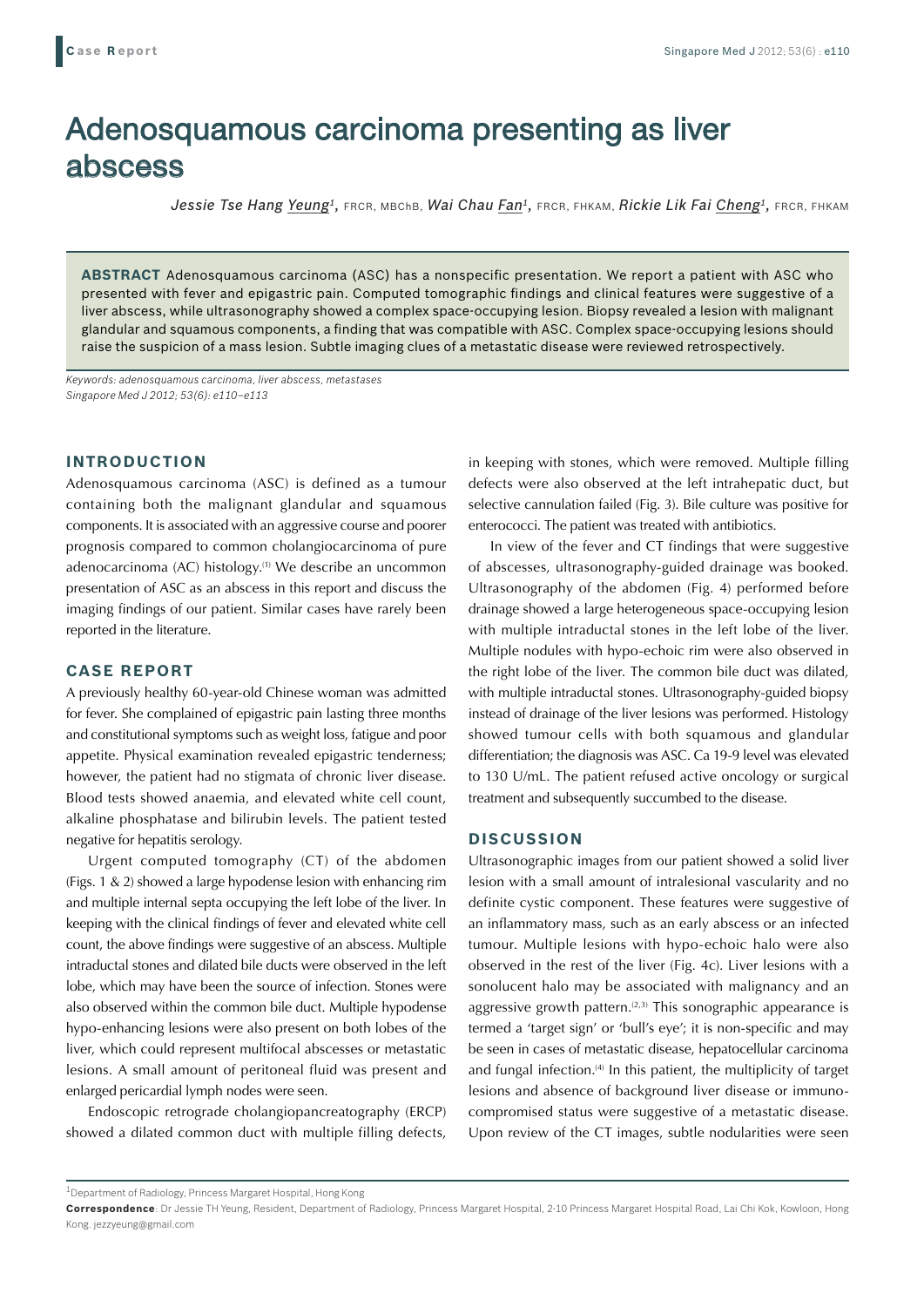

**Fig. 1** Pre-contrast images show (a) intraductal stones (arrowhead) and dilated ducts (arrow) in the left lateral segment of the liver; and (b & c) the large lobulated lesion with multiple enhancing septa and mild rim-enhancement in the left lobe of the liver. An enlarged pericardial lymph node is also present (1b, arrow).



**Fig. 2** Pre-contrast images show (a) the presence of another intra-ductal stone within the dilated bile duct in the left lobe of the liver; and (b) lesions with peripheral enhancement in the left lobe (arrowhead). Another small hypo-enhancing lesion is seen in segment 7 (arrow).



**Fig. 3** ERCP shows filling defects in the lower common bile duct and left hepatic duct (arrow) due to stones.

over the capsular surface of the left lobe of the liver and the left hemidiaphragm (Fig. 5). Another tiny nodule was seen abutting the spleen. These features are also suggestive of malignancy with peritoneal deposits.

Primary ASC is a rare tumour of the liver and a rare subtype of cholangiocarcinoma. It has slightly more aggressive clinicopathological features compared to common cholangiocarcinoma of pure AC.(1) Nakajima and Kondo compared the clinicopathological features of ASC and AC and reported that patients from the ASC group had slightly larger tumours and shorter survival compared to the AC group  $(4.0 \pm 1.2 \text{ months})$ vs.  $6.9 \pm 1.2$  months). They also reported that metastases to the lymph node, remote organs and within the liver were also more commonly observed in the ASC group, with 100% intrahepatic metastases in their ASC group of 11 cases.(1)

Cholangiocarcinoma may present with abdominal pain, jaundice, constitutional symptoms and fever. It was reported to be the cause of liver abscess in 3.3% of cases in the series by Jan et al.(5) We found two cases of ASC where the patients presented with fever and were initially diagnosed with liver abscess; one case was reported by Kwon et al. $^{(6)}$  and the other by Suzuki et al.<sup>(7)</sup> The CT image of Kwon et al's patient showed a liver lesion with peripheral enhancement suggestive of an abscess, and ultrasonography showed a complex echoic liver mass. Ultrasonography-guided biopsy was performed in view of a complex liver echoic liver lesion, and pathology revealed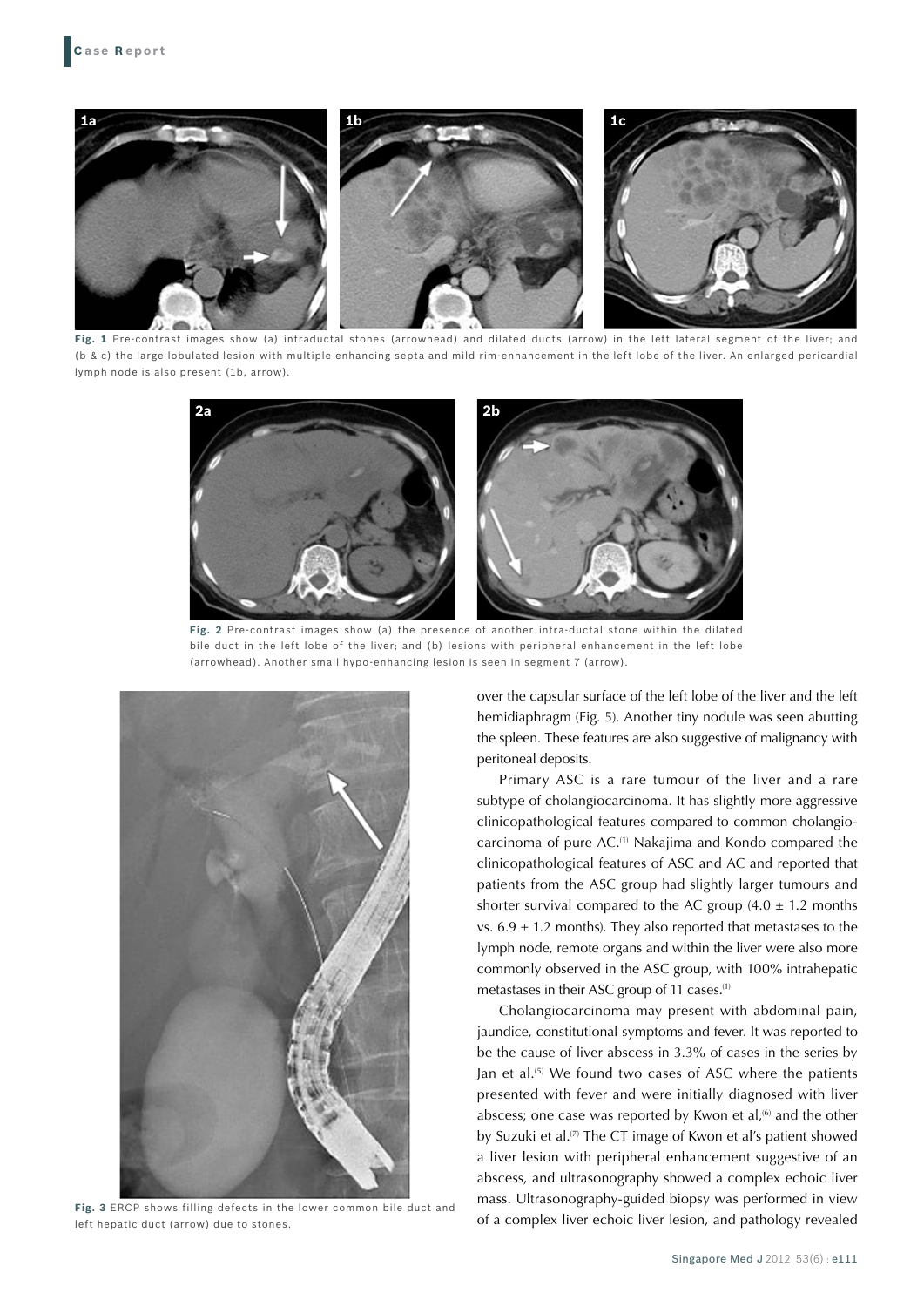

**Fig. 4** Ultrasonography images of the abdomen show (a) a space occupying lesion about 7 cm in diameter in the left lobe of the liver. Small amount of intralesional vascularity is observed. There is no cystic component within the lesion; b) calcification of about 2 cm within the left lobe of the liver, representing intraductal stones; and c) several small lesions with hypo-echoic rim and target appearance in the right lobe of the liver.



**Fig. 5** CT images show (a) a large liver lesion with rim-enhancement and multiple internal septa. Multiple enhancing nodules are seen adjacent to the capsular surface of the left lobe and the left hemidiaphragm (arrow); (b) well-demonstrated lesions by coronal reformat images (arrow); and (c) another small peritoneal nodule adjacent to the spleen.

AC. The patient was treated with extended left lobectomy, and AC and squamous cell carcinoma were present in the surgical specimen, which confirmed the diagnosis of ASC. The patient received adjuvant chemotherapy with 5-fluorouracil (5-FU) and cisplatin. Follow-up abdominal CT did not show any signs of cancer recurrence. Suzuki et al's patient presented with fever, and ultrasonography revealed a space-occupying lesion in his liver. He was initially treated with antibiotics. Tumour with abscess formation was suspected in view of persistent fever, and a needle biopsy showed AC. Subsequent CT showed a liver lesion with central and peripheral necrosis. The patient was treated with left hepatic lobectomy. Both the AC and squamous cell carcinoma components were observed in the surgical specimen. CT at three months post operation showed recurrence within the liver. Intrahepatic arterial infusion of cisplatin and 5-FU was performed. The recurrent tumours initially showed reduction in size, but the patient eventually succumbed to the disease 15 months after the operation.

Surgery should be the treatment of choice for ASC; however, many cases are invasive and thus, complete resection is not always possible.(8) Nakai et al reported a patient of ASC who had tumour invasion of the inferior vena cava and the diaphragm, and the tumour was too advanced for complete resection. Partial hepatectomy and partial resection of the diaphragm were performed. The patient was then given repeated transcatheter arterial infusion chemotherapy with cisplatin and 5-FU mixed with lipiodol, followed by degradable starch microspheres. The

microspheres caused transient reduction in blood flow and prolonged retention of the chemotherapy agents within the tumour.<sup>(8)</sup> The patient remained alive and well 12 months post laparotomy.

In conclusion, ASC has a nonspecific clinical presentation. While our patient had clinical and imaging features suggestive of an abscess, there were also clues of a metastatic disease. Similar cases of ASC presenting as liver abscess have previously been reported. Biopsy should be performed when the clinical and imaging features are not in keeping with simple liver abscesses. Complete surgical resection may not be possible due to the invasive nature of ASC; in such cases, systemic chemotherapy and transarterial chemoembolisation may be considered as other possible treatment options.

#### **REFERENCES**

- 1. Nakajima T, Kondo Y. A clinicopathologic study of intrahepatic cholangiocarcinoma containing a component of squamous cell carcinoma. Cancer 1990; 65:1401-4.
- 2. Kraus GJ, Schedlbauer P, Lax S, Zebedin D, Flueckiger F, The reverse target sign in liver disease: a potential ultrasound feature in cirrhotic liver nodules characterization. Br J Radiol 2005; 78:355-7.
- 3. Harvey CJ, Albrecht T. Ultrasound of focal liver lesions. Eur Radiol 2001; 11:1578-93.
- 4. Rumack CM, Wilson SR, Charboneau JW. Diagnostic ultrasound. 3rd ed. USA: Mosby, 2005.
- 5. Jan YY, Yeh TS, Chen MF. Cholangiocarcinoma presenting as pyogenic liver abscess: is its outcome influenced by concomitant hepatolithiasis? Am J Gastroenterol 1998; 93:253-5.
- 6. Kwon OS, Lee HS, Koh DW, et al. A case of primary adenosquamous